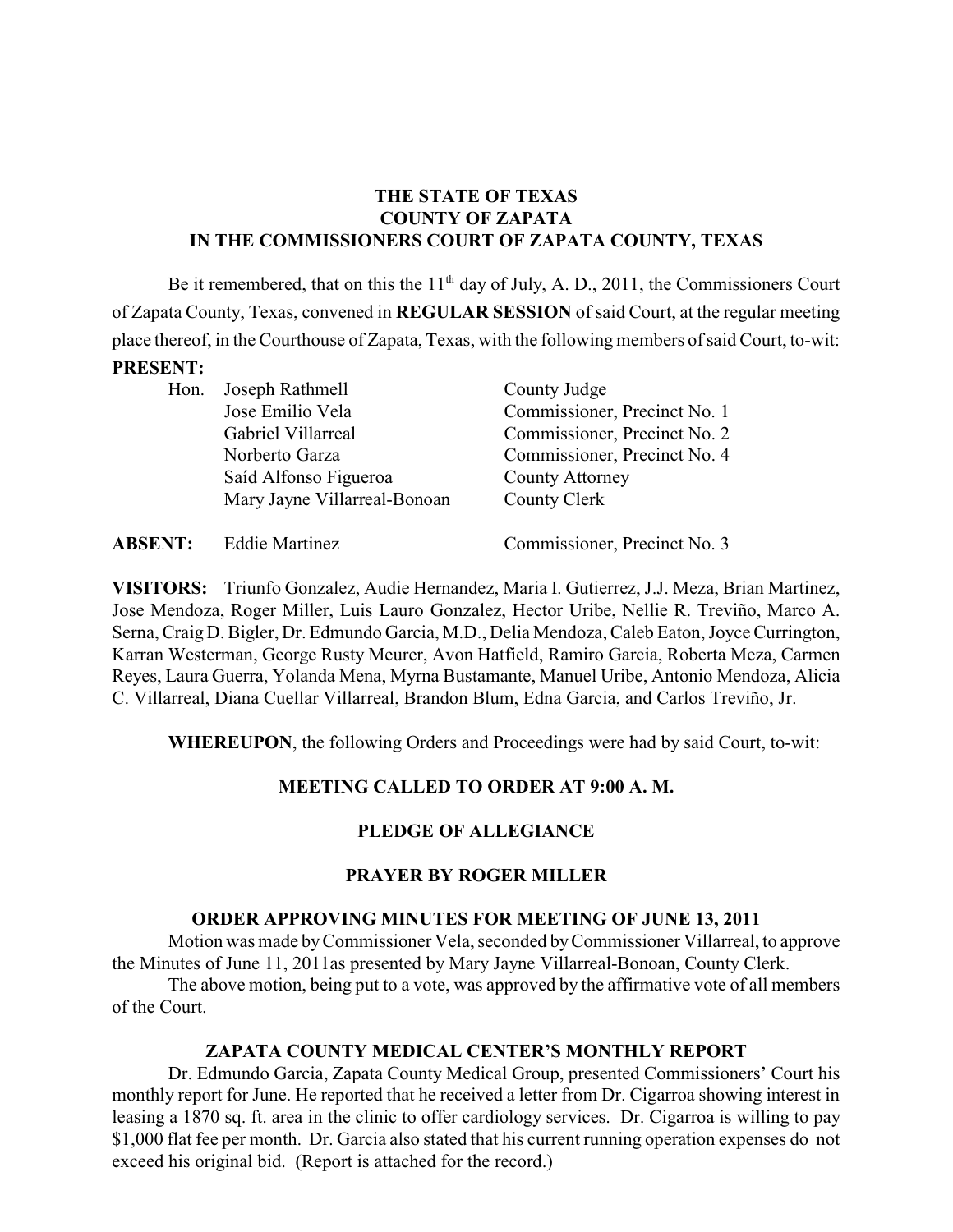Dr. Hildegardo Flores reported on the inauguration of the museum. He reported that at least 200 persons attended. He stated that the success of the museum was due to the efforts of many people. Dr. Flores and Mrs. Hatfield thanked the commissioners and the county work crews that helped. They also thanked Roxie Elizondo and Brian Martinez from the judge's office for their assistance.

#### **DEPARTMENTAL REPORTS**

Karran Westerman, President - American Legion Auxiliary, reported on the fireworks display. The Auxiliary received \$3,000 from Zapata County. Total expenses were \$3,033.42. Ms. Westerman commented that honor society students helped her with the display, Judge Rathmell suggested that professionals be used in the future.

George Rusty Meurer, attorney for Maria Luisa Fernandez, briefly addressed the court regarding item #20, which is a request to promote Rosalinda Guzman from Clerk 1 slot #5 (\$9.63 per hour) to Administrative Assistant (\$10.89 per hour) to be funded from remaining funds in Slot #2. Mr. Meurer stated that there is a pending grievance filed by Maria Luis Fernandez which should be addressed before taking action on this item. Mr. Figueroa advised that this item should be discussed in executive session.

Manuel Garcia thanked Commissioners' Court on behalf of the Marine Corp League for allowing the use of the Oswaldo and Juanita G. Ramirez Exhibit Hall for the wrestling competition to raise funds for scholarships.

Luis Lauro Gonzalez, Zapata County Tax Assessor/Collector, reported that the tax office collected \$18,695.03 in Hotel Motel Tax fees and \$147,840.91 in tax collections. A total of \$137,026.50 have been collected to date on Hotel Motel Tax fees.

Caleb Eaton, Zapata County Extension Agent, presented Commissioners' Court with the monthly written report for June 2011. (Report attached for the record.)

Romeo Salinas, Zapata County Treasurer, presented Commissioners' Court with a written Treasurer's Report. (Report attached for the record.)

### **ORDER APPROVING INVOICES**

Motion was made by Commissioner Vela, seconded by Commissioner Garza, to approve invoices as presented by Triunfo Gonzalez, County Auditor.

The above motion, being put to a vote, was approved by the affirmative vote of all members of the Court.

#### **ORDER APPROVING TREASURER'S REPORT**

Motion was made byCommissioner Vela, seconded byCommissioner Villarreal, to approve Treasurer's Report as presented by Hon. Romeo Salinas, County Treasurer.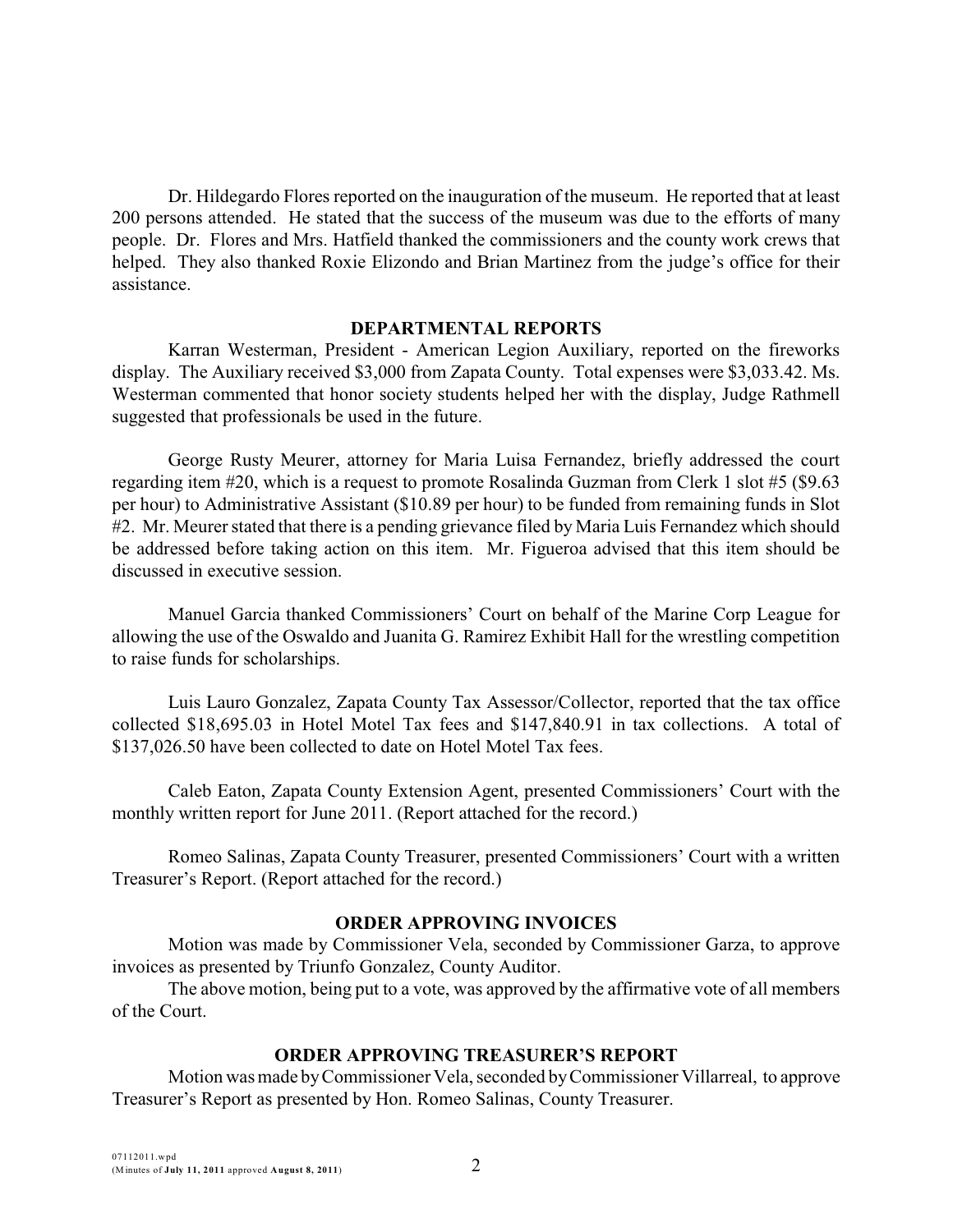The above motion, being put to a vote, was approved by the affirmative vote of all members of the Court.

#### **PRESENTATION OF SERVICES OFFERED BY KOOL SMILES DENTISTRY**

Edna Garcia, Community Outreach Kool Smiles, gave presentation on the services offered by Kool Smiles Dentistry.

### **ORDER TO LEAVE OPTIONAL FEES FOR TEXAS DEPARTMENT OF TRANSPORTATION AS THEY ARE**

Motion was made by Commissioner Vela, seconded by Commissioner Villarreal, to leave optional fees for Texas Department of Transportation as they are as requested by Hon. Joe Rathmell, County Judge.

The above motion, being put to a vote, was approved by the affirmative vote of all members of the Court.

### **ORDER APPROVING COST ESTIMATE FROM MATA CONSTRUCTION FOR RESURFACING OF ZAPATA COUNTY COMMUNITY CENTER**

Motion was made byCommissioner Vela, seconded byCommissioner Garza, to approve the cost estimate of \$18,810.00 from Mata Construction for the resurfacing of the Zapata County Community Center, amount to be paid from A.R.M. fund. line item #10-370-903. Zapata County will also purchase the materials from the A.R.M. fund line item #10- 70-903 as requested by Hon. Joe Rathmell, County Judge.

The above motion, being put to a vote, was approved by the affirmative vote of all members of the Court.

# **ORDER TO TABLE REQUEST BY COMMISSIONER VELA FOR APPROVAL OF PROPOSED REDISTRICTING PLAN PREPARED BY ROLANDO RIOS AND ASSOCIATES ALLOWING TO IDENTIFY NEW ZAPATA COUNTY PRECINCT BOUNDARIES**

Motion was made by Commissioner Garza, seconded by Commissioner Vela, to table request by Hon. Jose E. Vela, Commissioner Pct. 1, for approval of proposed redistricting plan prepared by Rolando Rios and Associates allowing to identify the new Zapata County Precinct boundaries and comply with the 2010 Zapata County Census.

The above motion, being put to a vote, was approved by the affirmative vote of all members of the Court.

### **ORDER APPROVING DEMOLITION OF OLD WELCOME TO ZAPATA SIGN**

Motion was made by Commissioner Garza, seconded by Commissioner Villarreal, to approve the demolition of the old Welcome to Zapata sign at the north entrance of Zapata as requested by Hon. Gabriel Villarreal, Commissioner Pct. 4.

The above motion, being put to a vote, was approved by the affirmative vote of all members of the Court.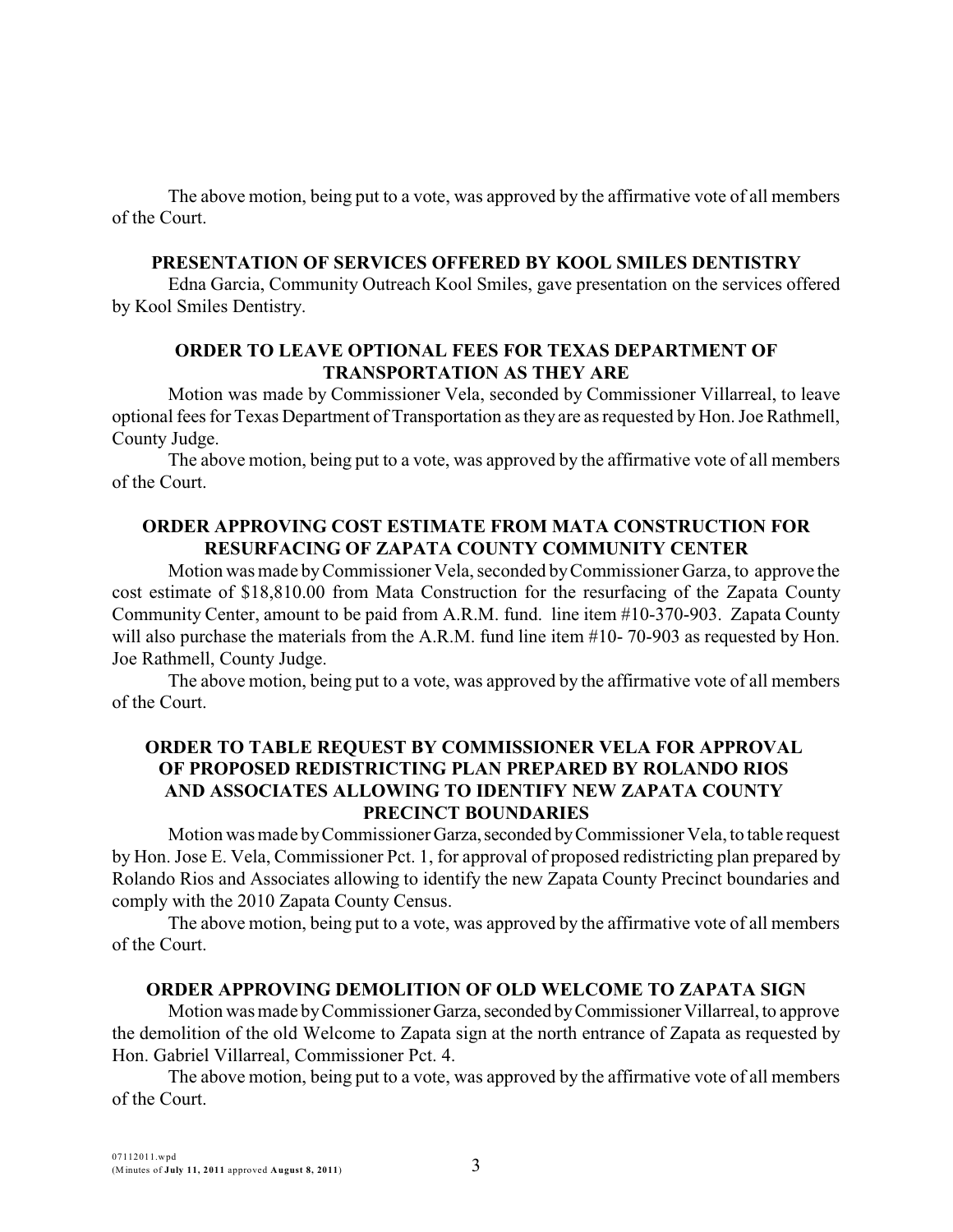# **ORDER TO TABLE REQUEST BY COMMISSIONER GARZA TO RENAME THE ZAPATA TOWN PLAZA TO VETERANS PLAZA**

Motion was made by Commissioner Villarreal, seconded by Commissioner Garza, to table request by Hon. Norberto Garza, Commissioner Pct. 4, to rename the Zapata Town Plaza to Veterans Plaza. (Tony Mendoza addressed the court and stated that the plaza is a landmark of the community and that renaming the plaza is out of order. Mr. Mendoza asked the commissioners to reconsider before deciding on this matter.)

The above motion, being put to a vote, was approved by the affirmative vote of all members of the Court.

## **ORDER APPROVING TO REPLACE BATTING CAGE AND DUGOUTS AT LITTLE LEAGUE BASEBALL AND SOFTBALL FIELDS IN PRECINCT 4**

Motion was made by Commissioner Garza, seconded by Commissioner Villarreal, to approve to replace the batting cage and dugouts at the Little League Baseball and Softball Fields in Precinct 4, totaling \$12,800 for labor and \$7,474.85 for material as requested by Hon. Norberto Garza, Commissioner Pct. 4.

The above motion, being put to a vote, was approved by the affirmative vote of all members of the Court.

## **ORDER TO TABLE REQUEST BY BORDER COMMUNICATIONS, INC. REQUESTING PERMISSION TO BURY FIBER OPTIC CABLES WITHIN RIGHT-OF-WAY OF ZAPATA COUNTY ROADS**

Motion was made by Commissioner Vela, seconded by Commissioner Villarreal, to table request by Stephen W. Andrews, P.E., Border Communications, Inc., requesting permission to bury fiber optic cables within the right-of-way of Zapata County roads. The cable route will enter Zapata County right-of-way at the intersection of  $20<sup>th</sup>$  Street and Hwy 16 near Zapata High School. The roads are identified as 20<sup>th</sup> Street, Miraflores Street, Alamo Street, and Evergreen.

The above motion, being put to a vote, was approved by the affirmative vote of all members of the Court.

## **ORDER TO TAKE NO ACTION ON REQUEST BY MANUEL URIBE, ZAPATA COUNTY VETERAN'S OFFICER, TO APPROVE USE OF COUNTY VAN**

Motion was made by Commissioner Garza, seconded by Commissioner Villarreal, to take no action on request to use a county van available through the Zapata County Elderly Transportation Services Department to transport Zapata veterans as requested by Manuel Uribe, Zapata County Veteran's Officer. (Van is not property of Zapata County.)

The above motion, being put to a vote, was approved by the affirmative vote of all members of the Court.

### **ORDER TO DENY PAY INCREASE FOR RIGOBERTO CANTU**

(Increase to be included in 2011-2012 proposed budget) Motion was made by Commissioner Vela, seconded by Commissioner Villarreal, to **deny** request by Carlos Treviño, Jr., Water Plant Director, to approve a pay increase for Rigoberto Cantu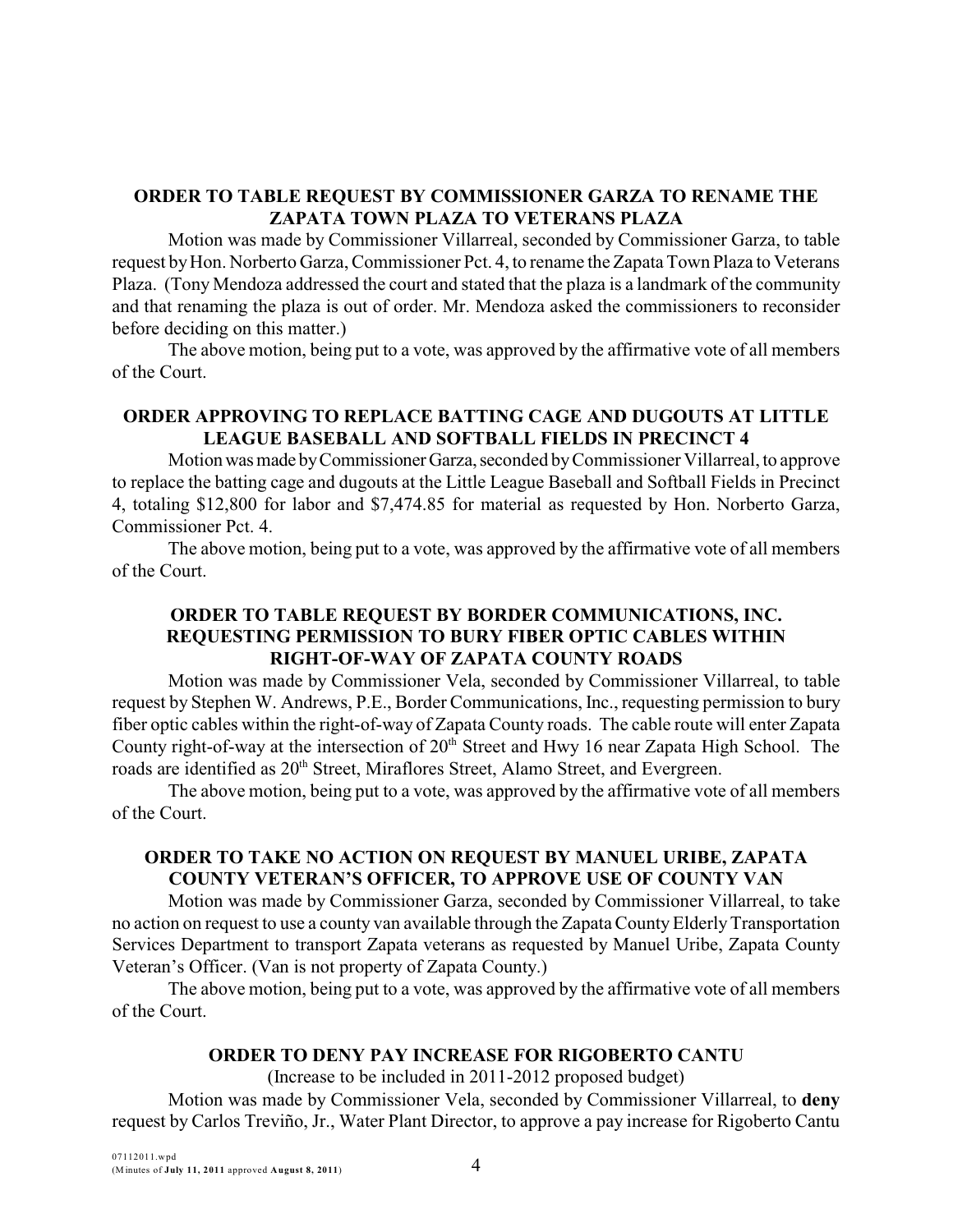from \$9.41 to \$11.91, slot #26. Mr. Cantu has successfully completed all TCEQ academic requirements for a Class D Water Plant Operator's License. Increase is to be included in the 2011- 2012 proposed budget. Funding to be obtained from line item #80-600-0227 License Stipends.

The above motion, being put to a vote, was approved by the affirmative vote of all members of the Court.

### **ORDER APPROVING PURCHASE OF VEHICLE FOR CODE ENFORCEMENT DEPARTMENT**

Motion was made byCommissioner Villarreal, seconded byCommissioner Vela, to approve the purchase of a vehicle for Code Enforcement Department, not to exceed \$20,000 from line item #10-596-392 Contract Services as requested by Zaragoza Rodriguez IV, Code Enforcement Department.

The above motion, being put to a vote, was approved by the affirmative vote of all members of the Court.

### **ORDER APPROVING APPOINTMENT OF ELECTION JUDGES AND ALTERNATE JUDGES FOR A TERM OF TWO YEARS**

Motion was made by Commissioner Garza, seconded by Commissioner Villarreal, to approve appointment of Elections Judges and Alternate Judges for a term of two (2) years beginning July 2011and ending June 2013, as follows:

| Precinct 1                | Presiding Judge                    | Norma B. Salinas                  |
|---------------------------|------------------------------------|-----------------------------------|
| Courthouse                | Alternate Judge                    | Irene Morales                     |
| Precinct 1A               | Presiding Judge                    | Maria Emma Muñoz                  |
| Falcon                    | Alternate Judge                    | Anayansi M. Muñoz                 |
| Precinct 1B               | Presiding Judge                    | Maria Thelma Ramon                |
| Lopeño                    | Alternate Judge                    | Jesse Ramon                       |
| Precinct 2                | Presiding Judge                    | Thelma Sanchez                    |
| Pavilion                  | Alternate Judge                    | Guadalupe Hughes                  |
| Precinct 2A               | Presiding Judge                    | Susana Solis                      |
| San Ygnacio               | Alternate Judge                    | Maria Virginia Salazar            |
| Precinct 3                | Presiding Judge                    | Trinidad Salazar Edgerton         |
| Community Center          | Alternate Judge                    | Omelia Zapata                     |
| Precinct 4                | Presiding Judge                    | Rosa Ena Saenz                    |
| Annex                     | Alternate Judge                    | Zaragoza Rodriguez III            |
| Early Voting Ballot Board | Presiding Judge<br>Alternate Judge | Roberto O. Montes<br>Corina Solis |

#### **ELECTIONS JUDGES AND ALTERNATE JUDGES APPOINTED FOR A TERM OF 2 (TWO) YEARS (JULY 2011 - JUNE 2013)**

as requested by Doroteo N. Garza, Democratic Party Chairman.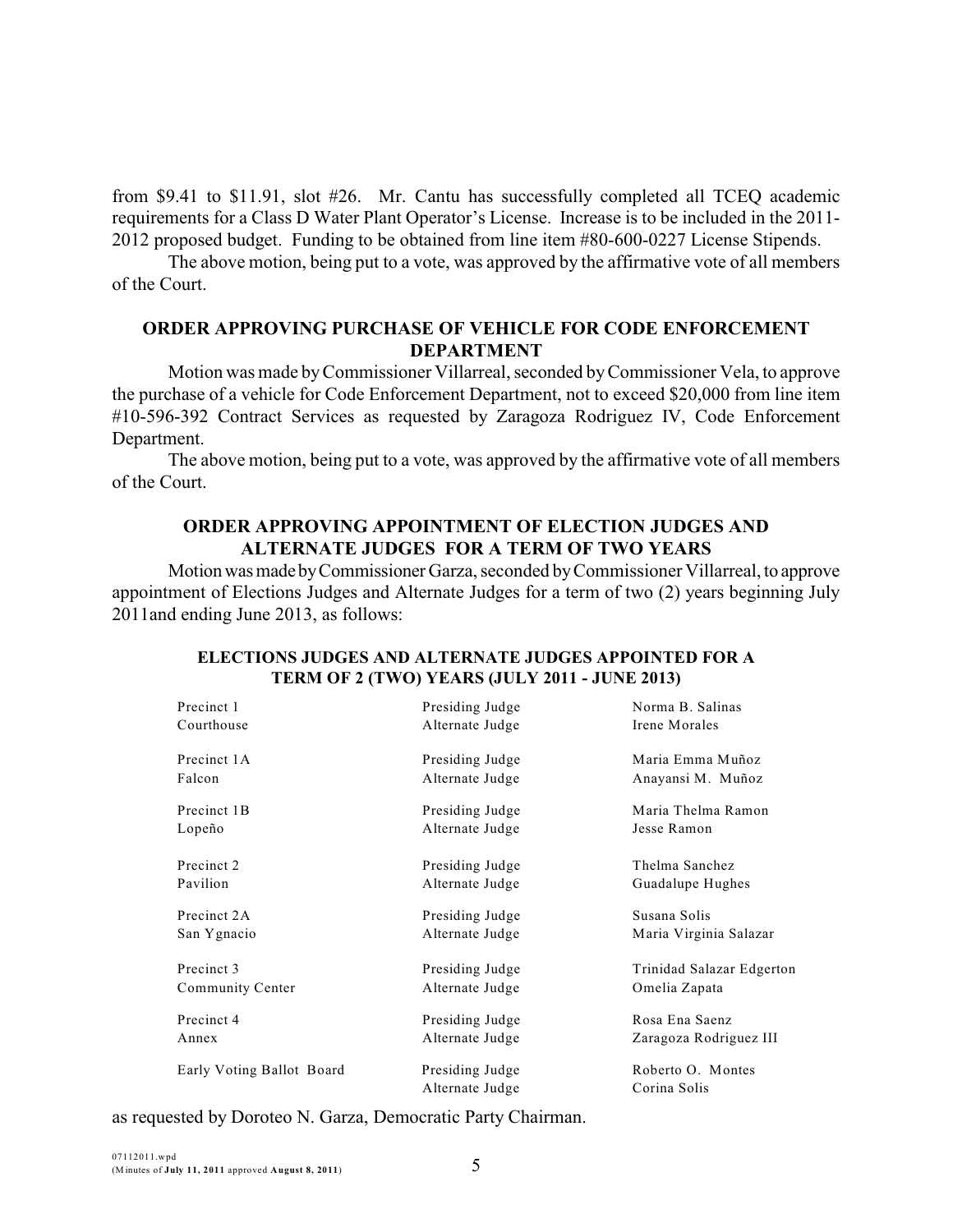The above motion, being put to a vote, was approved by the affirmative vote of all members of the Court.

### **ORDER TO DENY INCREASE IN SALARIES FOR PARAMEDICS**

Motion was made by Commissioner Vela, seconded by Commissioner Villarreal, to deny request by J.J. Meza, Fire Department, to increase salaries from \$12.39 to \$12.64 of 3 paramedics that received their Fire Fighter Certifications, Victor Villarreal, Heberto J. Serna, and Robert Wilkerson as requested by J.J. Meza, Fire Department. Increases are to be included in the 2011-2012 proposed budget.

The above motion, being put to a vote, was approved by the affirmative vote of all members of the Court.

#### **ORDER APPROVING SOLID WASTE ORDINANCE**

Motion was made byCommissioner Vela, seconded byCommissioner Villarreal, to approve the Solid Waste Ordinance, effective September 1, 2011, as requested by Hector Uribe, Legal Consultant.

The above motion, being put to a vote, was approved by the affirmative vote of all members of the Court.

## **ORDER TO TABLE REQUEST BY HECTOR URIBE TO APPROVE SOLID WASTE CONTRACT BETWEEN ZAPATA COUNTY AND GRANDE GARBAGE**

Motion was made byCommissioner Garza,seconded byCommissioner Vela, to table request by Hector Uribe, Legal Consultant, to approve the Solid Waste contract between Zapata County and Grande Garbage.

The above motion, being put to a vote, was approved by the affirmative vote of all members of the Court.

# **ORDER APPROVING TRANSFER OF DANNY ARAMBULA FROM SLOT #5 TO SLOT #11**

Motion was made by Commissioner Garza, seconded by Commissioner Villarreal, to approve transfer of DannyArambula from slot #5 at \$7.74 per hour to slot #11 at \$8.20 per hour at the animal shelter as requested by Guillermo Saenz, Environmental Department Director.

The above motion, being put to a vote, w as approved by the affirmative vote of Commissioner Garza and Villarreal and Judge Rathmell. Commissioner Vela voted against. Motion carried.

# **ORDER APPROVING TO HIRE TEMPORARY EMPLOYEE ARLO DE LOS SANTOS AT SAN YGNACIO LANDFILL AS PERMANENT EMPLOYEE**

Motion was made byCommissioner Vela, seconded byCommissioner Villarreal, to approve to hire temporary employ Arlo De Los Santos at the San Ygnacio Landfill as a permanent employee in slot #13 at \$7.84 per hour as requested by Guillermo Saenz, Environmental Department Director.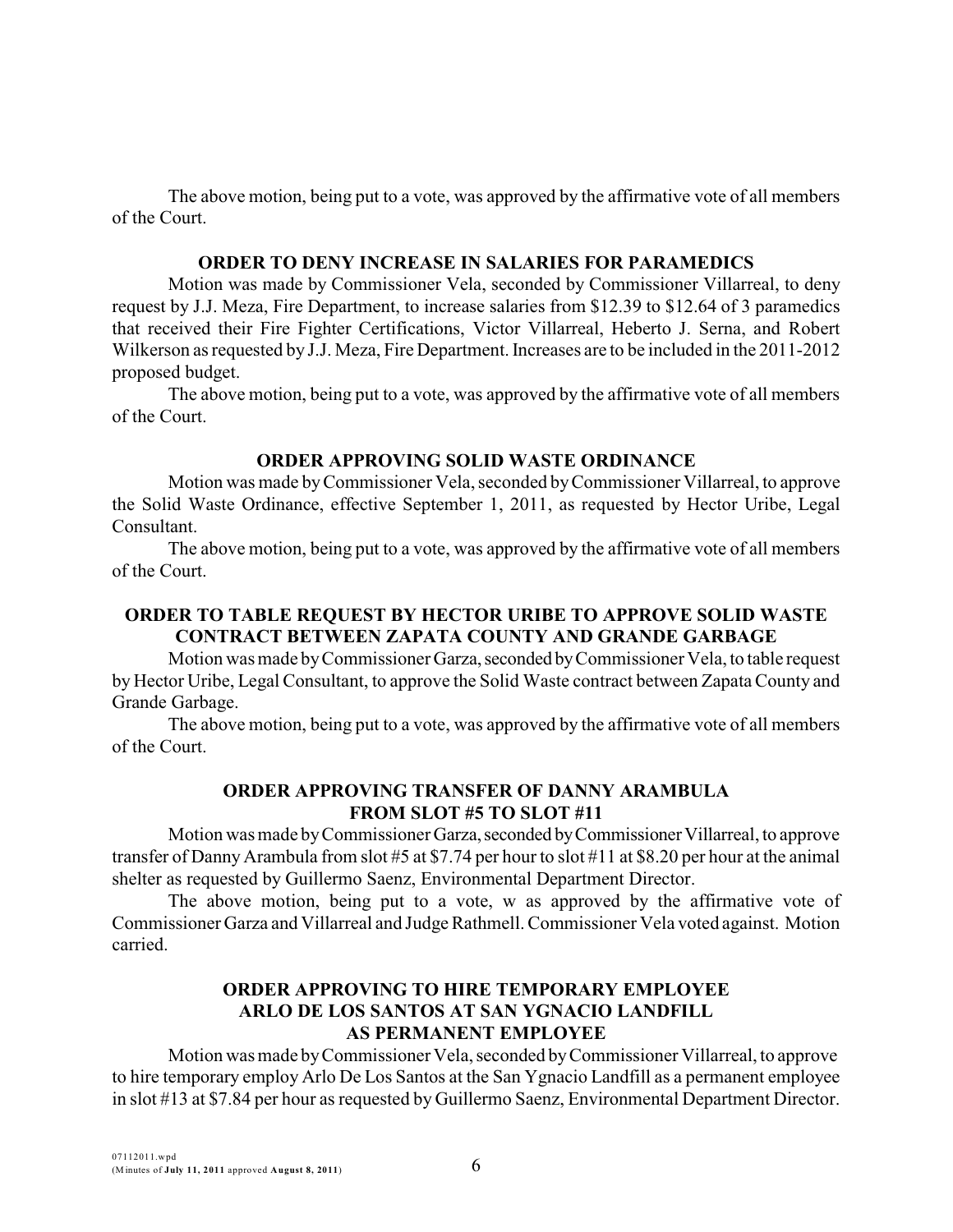The above motion, being put to a vote, was approved by the affirmative vote of all members of the Court.

#### **ORDER APPROVING INSTALLATION OF SECURITY LIGHTS**

Motion was made byCommissioner Vela, seconded byCommissioner Villarreal, to approve the installation of the following security lights:

a. 105 Hidalgo Street in San Ygnacio

b. 1204 Laredo Avenue in San Ygnacio

as requested by Hon. Gabriel Villarreal, Commissioner Pct. 2.

The above motion, being put to a vote, was approved by the affirmative vote of all members of the Court.

Motion was made byCommissioner Vela, seconded byCommissioner Villarreal, to approve the installation the final four (4) security lights from the precinct 4 2010-2011 allotment as requested by Hon. Norberto Garza, Commissioner Pct. 4.

The above motion, being put to a vote, was approved by the affirmative vote of all members of the Court.

#### **LINE ITEM TRANSFERS**

Motion was made by Commissioner Villarreal, seconded by Commissioner Garza, to approve the following line item transfer:

| From: Non-Department                                                         | 10-409-311 | Postage Express Freight        | \$3,000.00 |
|------------------------------------------------------------------------------|------------|--------------------------------|------------|
| To: Non-Department                                                           |            | 10-409-481 Dues $&$ State Fees | \$3,000.00 |
| to meet budget requirements as requested by Hon. Joe Rathmell, County Judge. |            |                                |            |

The above motion, being put to a vote, was approved by the affirmative vote of all members of the Court.

Motion was made byCommissioner Garza, seconded byCommissionerVillarreal,to approve the following line item transfer:

| From: Non-Department                                                                                                                                                                                                             | 10-409-768 Autopsy   |                | \$3,803.00 |
|----------------------------------------------------------------------------------------------------------------------------------------------------------------------------------------------------------------------------------|----------------------|----------------|------------|
| To: Justice of the Peace                                                                                                                                                                                                         | $10-455-412$ Autopsy |                | \$3,813.00 |
| $\mathbf{A}$ , and the set of the set of the set of the set of the set of the set of the set of the set of the set of the set of the set of the set of the set of the set of the set of the set of the set of the set of the set |                      | $\blacksquare$ |            |

to meet budget requirements as requested by Bobby Meza, Deputy Auditor.

The above motion, being put to a vote, was approved by the affirmative vote of all members of the Court.

Motion was made byCommissioner Villarreal, seconded byCommissionerGarza,to approve the following line item transfer:

|     | From: District Clerk | 10-450-311 | Postage Express Freight      | \$345.00 |
|-----|----------------------|------------|------------------------------|----------|
| To: | District Clerk       |            | 10-450-457 Equipment Repairs | \$345.00 |

The above motion, being put to a vote, was approved by the affirmative vote of all members of the Court.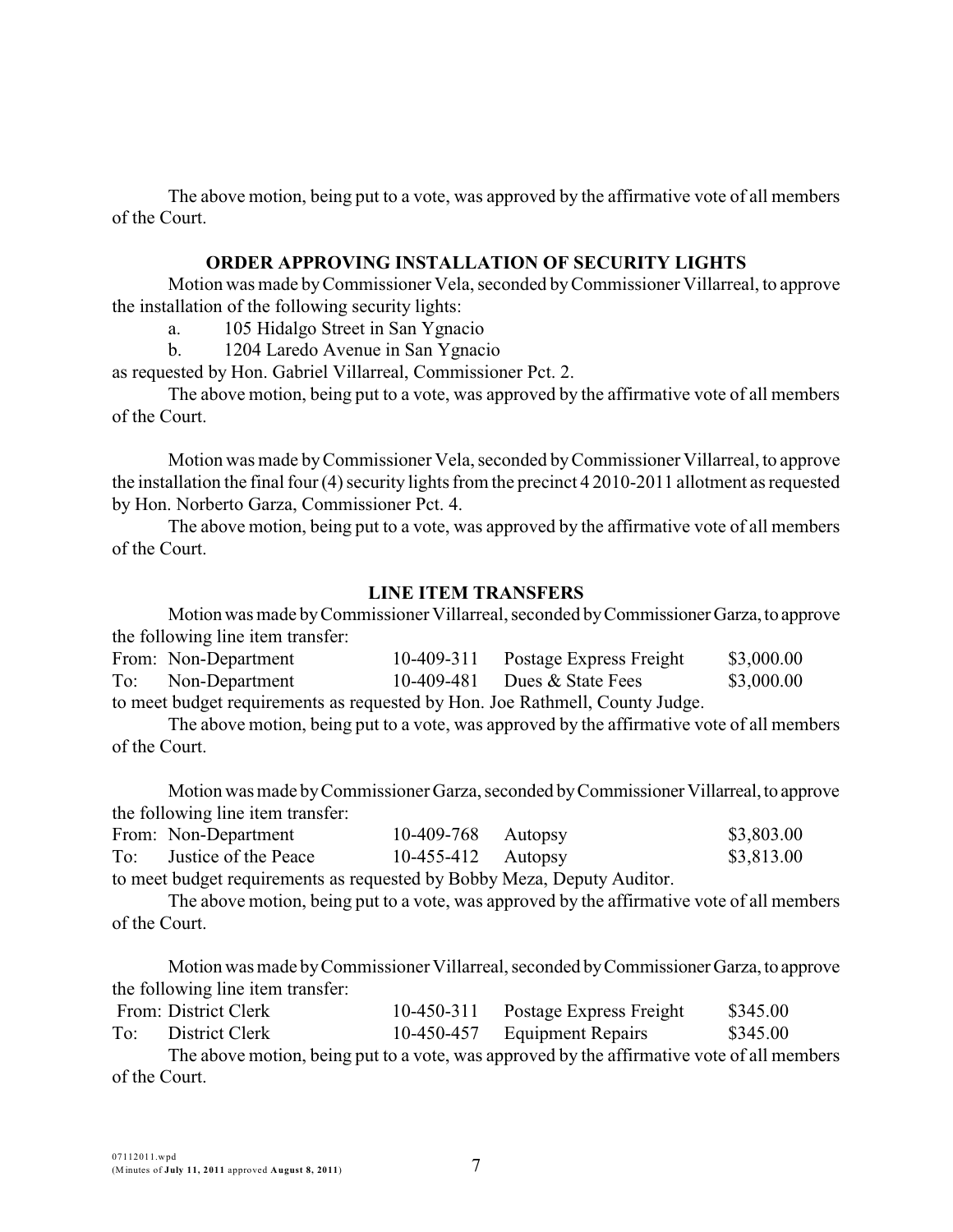Motion was made by Commissioner Garza, seconded by Commissioner Villarreal, to approve the following line item transfer, in order to meet budget requirements, previously approved during Commissioners Court of June 13, 2011

|                                              | From: Non-Department | 10-409-736 | Retiree Health Insurance | \$25,000.00 |  |  |  |
|----------------------------------------------|----------------------|------------|--------------------------|-------------|--|--|--|
| To:                                          | Environmental Health | 10-595-456 | Repairs & Maintenance    | \$25,000.00 |  |  |  |
| as requested by Bobbie Meza, Deputy Auditor. |                      |            |                          |             |  |  |  |

The above motion, being put to a vote, was approved by the affirmative vote of all members of the Court.

Motionwasmade byCommissionerGarza, seconded byCommissioner Villarreal, to approve the following line item transfer:

|                                                                               | From: Non-Department | 10-409-737 | Economic Development Center              | \$40,000.00 |  |  |
|-------------------------------------------------------------------------------|----------------------|------------|------------------------------------------|-------------|--|--|
| To:                                                                           | Non-Department       |            | 10-409-730 Consulting & Engineering Fees | \$40,000.00 |  |  |
| to meet budget requirements as requested by Triunfo Gonzalez, County Auditor. |                      |            |                                          |             |  |  |

The above motion, being put to a vote, was approved by the affirmative vote of all members of the Court.

Motion was made by Commissioner Villarreal, seconded by Commissioner Garza, to approve the following line item transfer:

| From: Recycling | 10-598-427 |  | Travel      |  |  | \$1,500.00 |
|-----------------|------------|--|-------------|--|--|------------|
| To: Recycling   | 10-598-456 |  | Maintenance |  |  | \$1,500.00 |
|                 |            |  |             |  |  |            |

to meet budget requirements as requested by Laura Garza, Recycling Department.

The above motion, being put to a vote, was approved by the affirmative vote of all members of the Court.

Motionwasmade byCommissioner Villarreal, seconded byCommissioner Garza, to approve the following line item transfers:

|     | From: Constable Pct. 1 | 550-10-310 | Supplies | \$284.03 |
|-----|------------------------|------------|----------|----------|
| To: | Constable Pct. 1       | 550-10-330 | Fuel     | \$284.03 |
|     | From: Constable Pct. 1 | 550-10-454 | Repairs  | \$120.00 |
| To: | Constable Pct. 1       | 550-10-330 | Fuel     | \$120.00 |

to meet budget requirements as requested by Adalberto Mejia, Constable Pct. 1.

The above motion, being put to a vote, was approved by the affirmative vote of all members of the Court.

Motion was made byCommissioner Vela, seconded byCommissioner Villarreal, to approve the following line item transfer:

|     | From: Non-Department      | 10-409-444 | Electrical                                                                                         | \$25,000.00 |
|-----|---------------------------|------------|----------------------------------------------------------------------------------------------------|-------------|
| To: | Waste Water               | 08-602-443 | Electrical                                                                                         | \$25,000.00 |
|     |                           |            | to meet budget requirements and to be included in 2011-2012 budget as requested by Carlos Treviño, |             |
|     | Jr., Water Plant Manager. |            |                                                                                                    |             |

The above motion, being put to a vote, was approved by the affirmative vote of all members of the Court.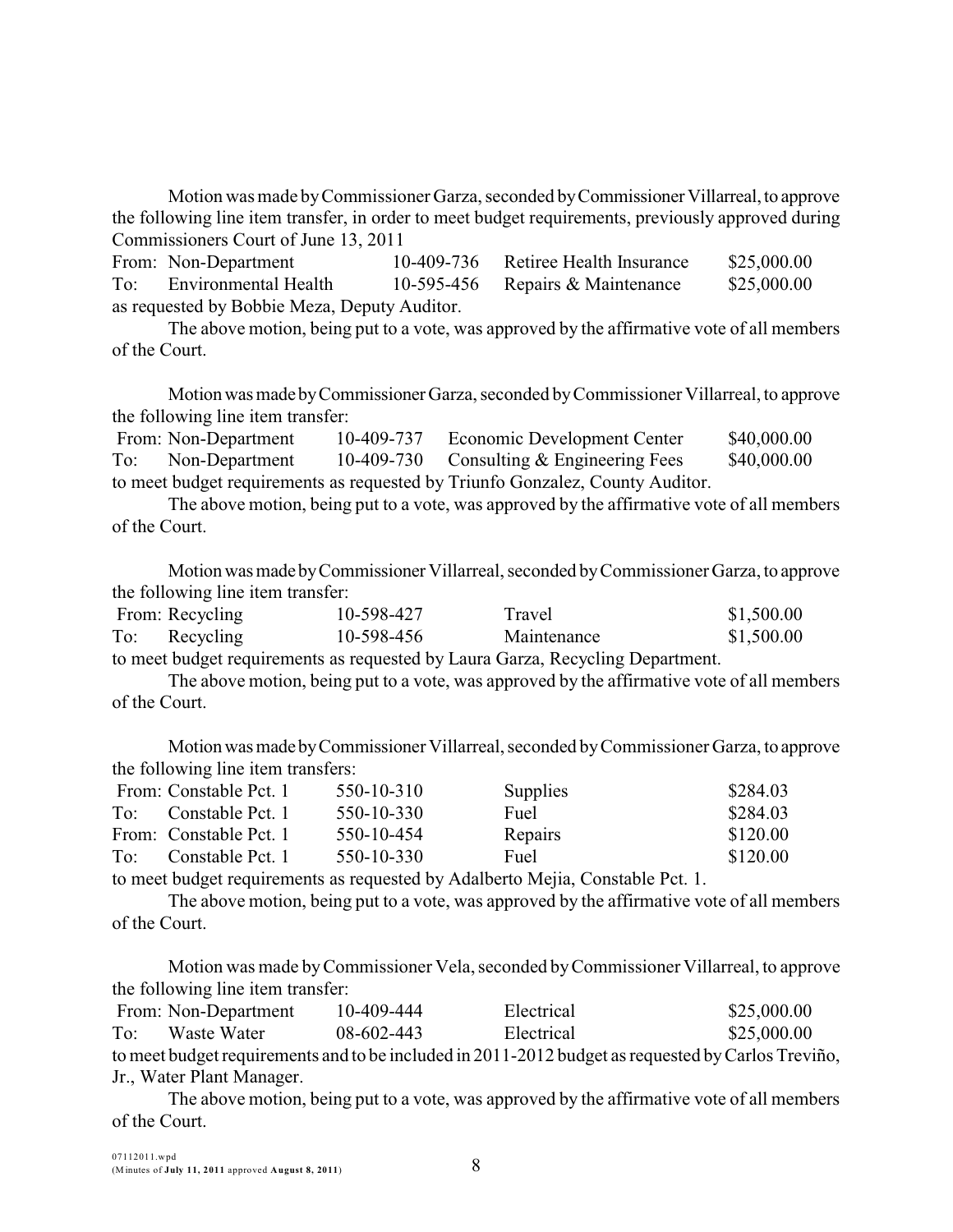# **ORDER APPROVING RESOLUTION FORMALLY ACCEPTING COMPLETION OF ZAPATA COUNTY WATERWORKS WATER TREATMENT PLANT EXPANSION**

Motion was made byCommissioner Vela, seconded byCommissioner Villarreal, to approve resolution formally accepting the completion of the Zapata County Waterworks Water Treatment Plant Expansion, TWDB Project ID #61275 as requested by Hon. Joe Rathmell, County Judge.

The above motion, being put to a vote, was approved by the affirmative vote of all members of the Court.

### **MOTION WAS MADE BY COMMISSIONER VELA, SECONDED BY COMMISSIONER GARZA, TO ENTER INTO EXECUTIVE SESSION**

## **MOTION WAS MADE BY COMMISSIONER GARZA, SECONDED BY COMMISSIONER VELA, TO RETURN TO REGULAR SESSION**

### **ORDER TO TAKE NO ACTION ON REQUEST BY CARLOS TREVIÑO, JR., WATER PLANT MANAGER, TO PROMOTE ROSALINDA GUZMAN**

Motion was made by Commissioner Vela, seconded by Commissioner Garza, to take no action, due to economic reasons, on request byCarlos Treviño, Jr., Water Plant Manager, to promote Rosalinda Guzman from Clerk 1 slot #5 (\$9.63 per hour) to Administrative Assistant (\$10.89 per hour). Funding to be obtained from remaining funds in Slot #2.

The above motion, being put to a vote, was approved by the affirmative vote of all members of the Court.

#### **ORDER AUTHORIZING REIMBURSEMENT TO ZAPATA COUNTY RESIDENT WHO SUFFERED LOSSES AS A RESULT OF ALLEGED SEWAGE BACK FLOW SPILLAGE**

Motion was made by Commissioner Vela, seconded by Commissioner Garza, to authorize reimbursement, under settlement negotiation, to Zapata County resident who suffered losses as a result of alleged sewage back flow spillage as requested by Nellie Treviño, Personnel Director.

The above motion, being put to a vote, was approved by the affirmative vote of all members of the Court.

#### **ADJOURN**

Motion to adjourn was made by Commissioner Villarreal, seconded by Commissioner Garza, and being put to a vote, was approved by the affirmative vote of all members of the Court.